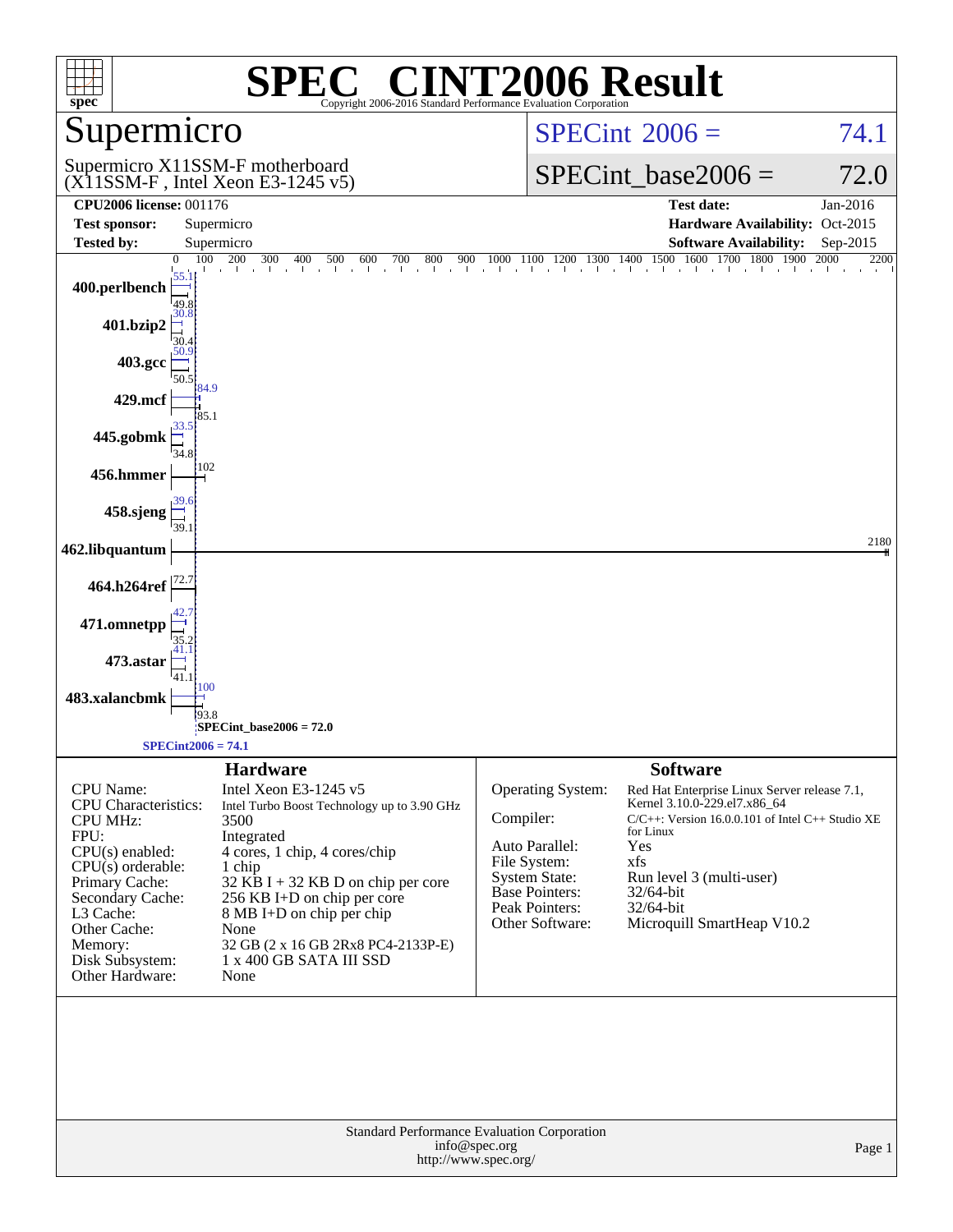

### Supermicro

#### (X11SSM-F , Intel Xeon E3-1245 v5) Supermicro X11SSM-F motherboard

 $SPECint2006 = 74.1$  $SPECint2006 = 74.1$ 

## SPECint base2006 =  $72.0$

**[CPU2006 license:](http://www.spec.org/auto/cpu2006/Docs/result-fields.html#CPU2006license)** 001176 **[Test date:](http://www.spec.org/auto/cpu2006/Docs/result-fields.html#Testdate)** Jan-2016 **[Test sponsor:](http://www.spec.org/auto/cpu2006/Docs/result-fields.html#Testsponsor)** Supermicro Supermicro **[Hardware Availability:](http://www.spec.org/auto/cpu2006/Docs/result-fields.html#HardwareAvailability)** Oct-2015 **[Tested by:](http://www.spec.org/auto/cpu2006/Docs/result-fields.html#Testedby)** Supermicro **Supermicro [Software Availability:](http://www.spec.org/auto/cpu2006/Docs/result-fields.html#SoftwareAvailability)** Sep-2015

### **[Results Table](http://www.spec.org/auto/cpu2006/Docs/result-fields.html#ResultsTable)**

|                                                                                                          | <b>Base</b>    |       |                |       |                | <b>Peak</b> |                |              |                |              |                |              |
|----------------------------------------------------------------------------------------------------------|----------------|-------|----------------|-------|----------------|-------------|----------------|--------------|----------------|--------------|----------------|--------------|
| <b>Benchmark</b>                                                                                         | <b>Seconds</b> | Ratio | <b>Seconds</b> | Ratio | <b>Seconds</b> | Ratio       | <b>Seconds</b> | <b>Ratio</b> | <b>Seconds</b> | <b>Ratio</b> | <b>Seconds</b> | <b>Ratio</b> |
| 400.perlbench                                                                                            | 196            | 49.9  | 196            | 49.7  | 196            | 49.8        | 177            | 55.1         | 177            | 55.2         | 178            | 55.0         |
| 401.bzip2                                                                                                | 318            | 30.4  | 318            | 30.4  | 317            | 30.4        | 314            | 30.8         | 314            | 30.7         | 314            | 30.8         |
| $403.\text{gcc}$                                                                                         | 159            | 50.6  | 160            | 50.5  | 159            | 50.5        | 158            | 50.9         | 158            | 50.9         | 158            | 50.9         |
| $429$ mcf                                                                                                | 107            | 85.1  | 109            | 83.6  | 107            | 85.3        | 107            | 84.9         | 107            | 85.3         | 108            | 84.6         |
| $445$ .gobmk                                                                                             | 301            | 34.8  | 302            | 34.8  | 303            | 34.7        | 313            | 33.5         | 314            | 33.4         | 313            | 33.5         |
| $ 456$ .hmmer                                                                                            | 91.7           | 102   | 91.6           | 102   | 91.5           | 102         | 91.7           | 102          | 91.6           | 102          | 91.5           | 102          |
| $458$ .sjeng                                                                                             | 309            | 39.1  | 310            | 39.1  | 309            | 39.1        | 306            | 39.6         | 305            | 39.6         | 305            | 39.7         |
| 462.libquantum                                                                                           | 9.48           | 2190  | 9.52           | 2180  | 9.50           | 2180        | 9.48           | 2190         | 9.52           | 2180         | 9.50           | 2180         |
| 464.h264ref                                                                                              | 305            | 72.6  | 304            | 72.7  | 303            | 73.0        | 305            | 72.6         | 304            | 72.7         | 303            | 73.0         |
| 471.omnetpp                                                                                              | 178            | 35.2  | 177            | 35.3  | 178            | 35.0        | 150            | 41.8         | 146            | 42.7         | 146            | 42.7         |
| $ 473$ . astar                                                                                           | 170            | 41.2  | 173            | 40.5  | 171            | 41.1        | 171            | 41.1         | 171            | 41.1         | 173            | 40.6         |
| 483.xalancbmk                                                                                            | 73.6           | 93.8  | 73.4           | 94.0  | 73.7           | 93.6        | 69.0           | 100          | 69.1           | 99.8         | 69.0           | <b>100</b>   |
| Results appear in the order in which they were run. Bold underlined text indicates a median measurement. |                |       |                |       |                |             |                |              |                |              |                |              |

**[Submit Notes](http://www.spec.org/auto/cpu2006/Docs/result-fields.html#SubmitNotes)**

The config file option 'submit' was used.

### **[Operating System Notes](http://www.spec.org/auto/cpu2006/Docs/result-fields.html#OperatingSystemNotes)**

Stack size set to unlimited using "ulimit -s unlimited"

#### **[Platform Notes](http://www.spec.org/auto/cpu2006/Docs/result-fields.html#PlatformNotes)**

As tested, the system used a Supermicro CSE-113MFAC2-R606CB chassis. The chassis is configured with 2 PWS-606P-1R redundant power supply, 1 SNK-P0046P heatsink, as well as 4 FAN-0154L4 middle cooling fan. BIOS Settings: Hyper-threading = Disabled Sysinfo program /usr/cpu2006/config/sysinfo.rev6914 \$Rev: 6914 \$ \$Date:: 2014-06-25 #\$ e3fbb8667b5a285932ceab81e28219e1 running on X10SRA-01 Wed Jan 20 17:55:53 2016 This section contains SUT (System Under Test) info as seen by some common utilities. To remove or add to this section, see: <http://www.spec.org/cpu2006/Docs/config.html#sysinfo> From /proc/cpuinfo model name : Intel(R) Xeon(R) CPU E3-1245 v5 @ 3.50GHz 1 "physical id"s (chips) 4 "processors" cores, siblings (Caution: counting these is hw and system dependent. The following excerpts from /proc/cpuinfo might not be reliable. Use with Continued on next page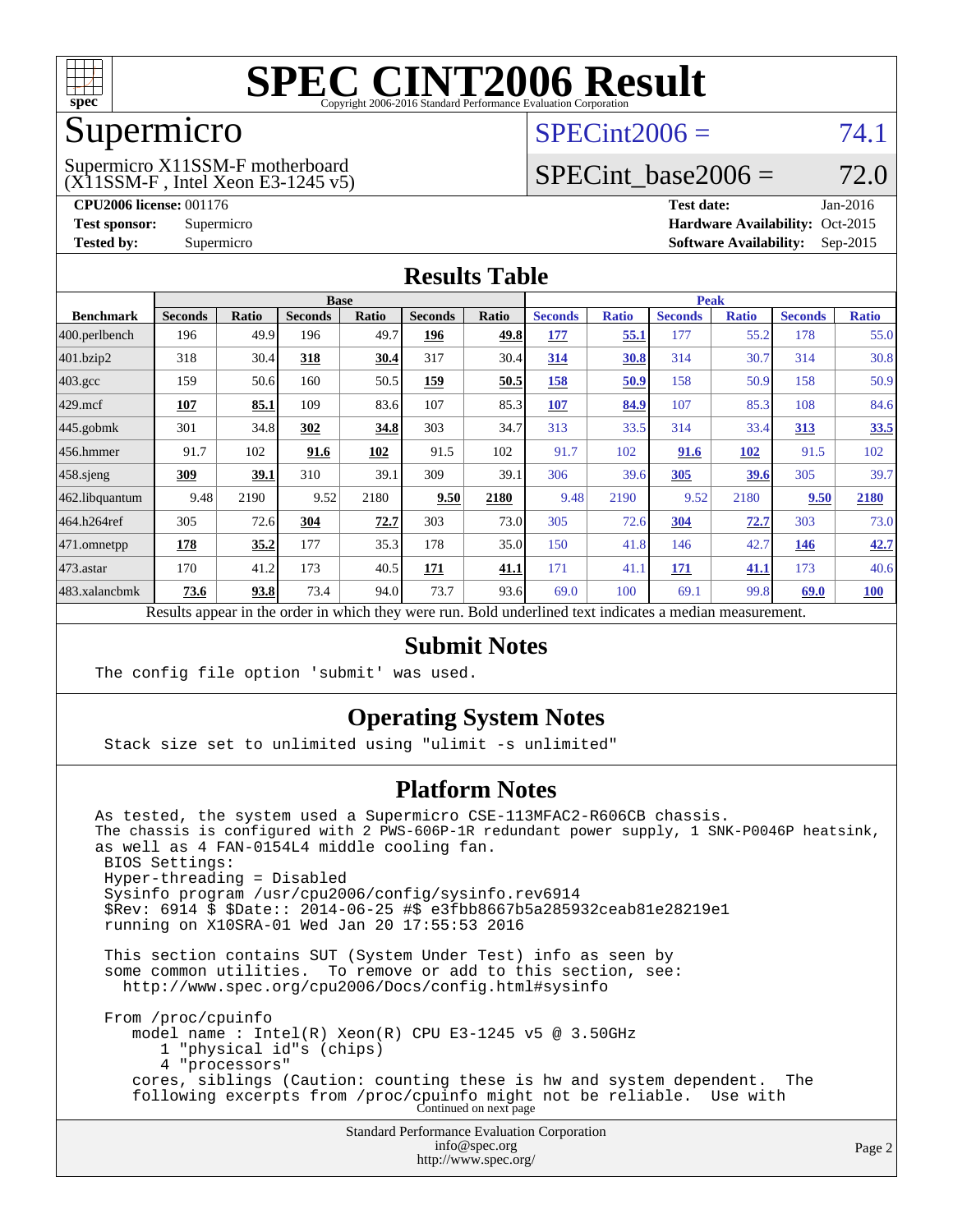

### Supermicro

 $SPECint2006 = 74.1$  $SPECint2006 = 74.1$ 

(X11SSM-F , Intel Xeon E3-1245 v5) Supermicro X11SSM-F motherboard

SPECint base2006 =  $72.0$ 

**[CPU2006 license:](http://www.spec.org/auto/cpu2006/Docs/result-fields.html#CPU2006license)** 001176 **[Test date:](http://www.spec.org/auto/cpu2006/Docs/result-fields.html#Testdate)** Jan-2016 **[Test sponsor:](http://www.spec.org/auto/cpu2006/Docs/result-fields.html#Testsponsor)** Supermicro Supermicro **[Hardware Availability:](http://www.spec.org/auto/cpu2006/Docs/result-fields.html#HardwareAvailability)** Oct-2015 **[Tested by:](http://www.spec.org/auto/cpu2006/Docs/result-fields.html#Testedby)** Supermicro **Supermicro [Software Availability:](http://www.spec.org/auto/cpu2006/Docs/result-fields.html#SoftwareAvailability)** Sep-2015

### **[Platform Notes \(Continued\)](http://www.spec.org/auto/cpu2006/Docs/result-fields.html#PlatformNotes)**

 caution.) cpu cores : 4 siblings : 4 physical 0: cores 0 1 2 3 cache size : 8192 KB From /proc/meminfo MemTotal: 32768808 kB HugePages\_Total: 0<br>Hugepagesize: 2048 kB Hugepagesize: From /etc/\*release\* /etc/\*version\* os-release: NAME="Red Hat Enterprise Linux Server" VERSION="7.1 (Maipo)" ID="rhel" ID\_LIKE="fedora" VERSION\_ID="7.1" PRETTY\_NAME="Red Hat Enterprise Linux Server 7.1 (Maipo)" ANSI\_COLOR="0;31" CPE\_NAME="cpe:/o:redhat:enterprise\_linux:7.1:GA:server" redhat-release: Red Hat Enterprise Linux Server release 7.1 (Maipo) system-release: Red Hat Enterprise Linux Server release 7.1 (Maipo) system-release-cpe: cpe:/o:redhat:enterprise\_linux:7.1:ga:server uname -a: Linux X10SRA-01 3.10.0-229.el7.x86\_64 #1 SMP Thu Jan 29 18:37:38 EST 2015 x86\_64 x86\_64 x86\_64 GNU/Linux run-level 3 Jan 20 17:27 SPEC is set to: /usr/cpu2006 Filesystem Type Size Used Avail Use% Mounted on /dev/sda2 xfs 183G 5.3G 178G 3% / Additional information from dmidecode: Warning: Use caution when you interpret this section. The 'dmidecode' program reads system data which is "intended to allow hardware to be accurately determined", but the intent may not be met, as there are frequent changes to hardware, firmware, and the "DMTF SMBIOS" standard. BIOS American Megatrends Inc. 1.0b 12/22/2015 Memory: 2x Not Specified Not Specified 2x Samsung M391A2K43BB1-CPB 16 GB 2 rank 2133 MHz (End of data from sysinfo program)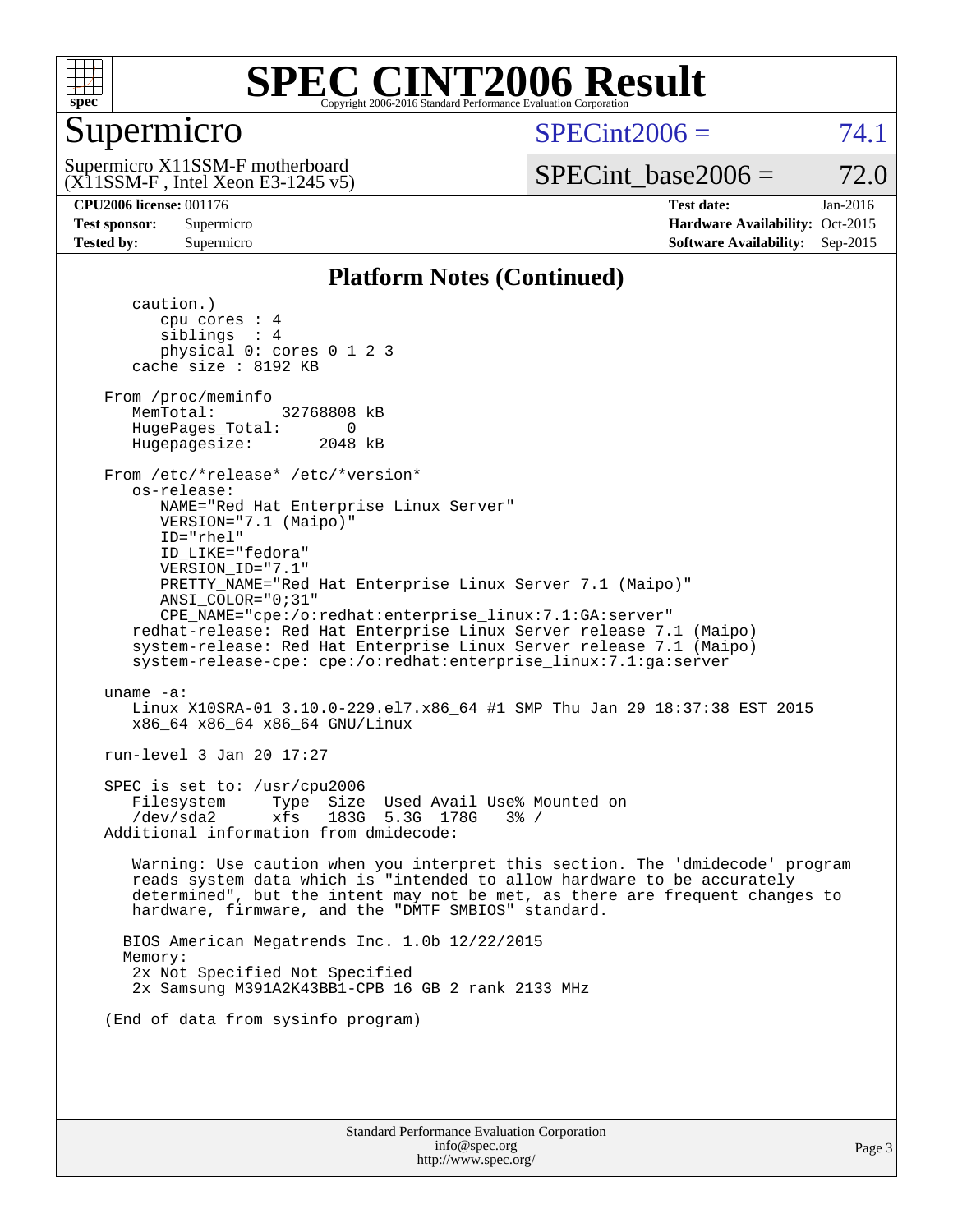

### Supermicro

 $SPECint2006 = 74.1$  $SPECint2006 = 74.1$ 

(X11SSM-F , Intel Xeon E3-1245 v5) Supermicro X11SSM-F motherboard

SPECint base2006 =  $72.0$ 

**[Test sponsor:](http://www.spec.org/auto/cpu2006/Docs/result-fields.html#Testsponsor)** Supermicro Supermicro **[Hardware Availability:](http://www.spec.org/auto/cpu2006/Docs/result-fields.html#HardwareAvailability)** Oct-2015 **[Tested by:](http://www.spec.org/auto/cpu2006/Docs/result-fields.html#Testedby)** Supermicro **Supermicro [Software Availability:](http://www.spec.org/auto/cpu2006/Docs/result-fields.html#SoftwareAvailability)** Sep-2015

**[CPU2006 license:](http://www.spec.org/auto/cpu2006/Docs/result-fields.html#CPU2006license)** 001176 **[Test date:](http://www.spec.org/auto/cpu2006/Docs/result-fields.html#Testdate)** Jan-2016

#### **[General Notes](http://www.spec.org/auto/cpu2006/Docs/result-fields.html#GeneralNotes)**

Environment variables set by runspec before the start of the run:  $KMP$  AFFINITY = "granularity=fine, scatter" LD\_LIBRARY\_PATH = "/usr/cpu2006/libs/32:/usr/cpu2006/libs/64:/usr/cpu2006/sh" OMP\_NUM\_THREADS = "4"

 Binaries compiled on a system with 1x Intel Core i5-4670K CPU + 32GB memory using RedHat EL 7.1 Transparent Huge Pages enabled with: echo always > /sys/kernel/mm/transparent\_hugepage/enabled

**[Base Compiler Invocation](http://www.spec.org/auto/cpu2006/Docs/result-fields.html#BaseCompilerInvocation)**

 $\frac{C \text{ benchmarks:}}{C \text{ C}}$ -m64

[C++ benchmarks:](http://www.spec.org/auto/cpu2006/Docs/result-fields.html#CXXbenchmarks) [icpc -m64](http://www.spec.org/cpu2006/results/res2016q1/cpu2006-20160125-38779.flags.html#user_CXXbase_intel_icpc_64bit_fc66a5337ce925472a5c54ad6a0de310)

### **[Base Portability Flags](http://www.spec.org/auto/cpu2006/Docs/result-fields.html#BasePortabilityFlags)**

 400.perlbench: [-DSPEC\\_CPU\\_LP64](http://www.spec.org/cpu2006/results/res2016q1/cpu2006-20160125-38779.flags.html#b400.perlbench_basePORTABILITY_DSPEC_CPU_LP64) [-DSPEC\\_CPU\\_LINUX\\_X64](http://www.spec.org/cpu2006/results/res2016q1/cpu2006-20160125-38779.flags.html#b400.perlbench_baseCPORTABILITY_DSPEC_CPU_LINUX_X64) 401.bzip2: [-DSPEC\\_CPU\\_LP64](http://www.spec.org/cpu2006/results/res2016q1/cpu2006-20160125-38779.flags.html#suite_basePORTABILITY401_bzip2_DSPEC_CPU_LP64) 403.gcc: [-DSPEC\\_CPU\\_LP64](http://www.spec.org/cpu2006/results/res2016q1/cpu2006-20160125-38779.flags.html#suite_basePORTABILITY403_gcc_DSPEC_CPU_LP64) 429.mcf: [-DSPEC\\_CPU\\_LP64](http://www.spec.org/cpu2006/results/res2016q1/cpu2006-20160125-38779.flags.html#suite_basePORTABILITY429_mcf_DSPEC_CPU_LP64) 445.gobmk: [-DSPEC\\_CPU\\_LP64](http://www.spec.org/cpu2006/results/res2016q1/cpu2006-20160125-38779.flags.html#suite_basePORTABILITY445_gobmk_DSPEC_CPU_LP64) 456.hmmer: [-DSPEC\\_CPU\\_LP64](http://www.spec.org/cpu2006/results/res2016q1/cpu2006-20160125-38779.flags.html#suite_basePORTABILITY456_hmmer_DSPEC_CPU_LP64) 458.sjeng: [-DSPEC\\_CPU\\_LP64](http://www.spec.org/cpu2006/results/res2016q1/cpu2006-20160125-38779.flags.html#suite_basePORTABILITY458_sjeng_DSPEC_CPU_LP64) 462.libquantum: [-DSPEC\\_CPU\\_LP64](http://www.spec.org/cpu2006/results/res2016q1/cpu2006-20160125-38779.flags.html#suite_basePORTABILITY462_libquantum_DSPEC_CPU_LP64) [-DSPEC\\_CPU\\_LINUX](http://www.spec.org/cpu2006/results/res2016q1/cpu2006-20160125-38779.flags.html#b462.libquantum_baseCPORTABILITY_DSPEC_CPU_LINUX) 464.h264ref: [-DSPEC\\_CPU\\_LP64](http://www.spec.org/cpu2006/results/res2016q1/cpu2006-20160125-38779.flags.html#suite_basePORTABILITY464_h264ref_DSPEC_CPU_LP64) 471.omnetpp: [-DSPEC\\_CPU\\_LP64](http://www.spec.org/cpu2006/results/res2016q1/cpu2006-20160125-38779.flags.html#suite_basePORTABILITY471_omnetpp_DSPEC_CPU_LP64) 473.astar: [-DSPEC\\_CPU\\_LP64](http://www.spec.org/cpu2006/results/res2016q1/cpu2006-20160125-38779.flags.html#suite_basePORTABILITY473_astar_DSPEC_CPU_LP64) 483.xalancbmk: [-DSPEC\\_CPU\\_LP64](http://www.spec.org/cpu2006/results/res2016q1/cpu2006-20160125-38779.flags.html#suite_basePORTABILITY483_xalancbmk_DSPEC_CPU_LP64) [-DSPEC\\_CPU\\_LINUX](http://www.spec.org/cpu2006/results/res2016q1/cpu2006-20160125-38779.flags.html#b483.xalancbmk_baseCXXPORTABILITY_DSPEC_CPU_LINUX)

### **[Base Optimization Flags](http://www.spec.org/auto/cpu2006/Docs/result-fields.html#BaseOptimizationFlags)**

#### [C benchmarks](http://www.spec.org/auto/cpu2006/Docs/result-fields.html#Cbenchmarks):

[-xCORE-AVX2](http://www.spec.org/cpu2006/results/res2016q1/cpu2006-20160125-38779.flags.html#user_CCbase_f-xAVX2_5f5fc0cbe2c9f62c816d3e45806c70d7) [-ipo](http://www.spec.org/cpu2006/results/res2016q1/cpu2006-20160125-38779.flags.html#user_CCbase_f-ipo) [-O3](http://www.spec.org/cpu2006/results/res2016q1/cpu2006-20160125-38779.flags.html#user_CCbase_f-O3) [-no-prec-div](http://www.spec.org/cpu2006/results/res2016q1/cpu2006-20160125-38779.flags.html#user_CCbase_f-no-prec-div) [-parallel](http://www.spec.org/cpu2006/results/res2016q1/cpu2006-20160125-38779.flags.html#user_CCbase_f-parallel) [-opt-prefetch](http://www.spec.org/cpu2006/results/res2016q1/cpu2006-20160125-38779.flags.html#user_CCbase_f-opt-prefetch) [-auto-p32](http://www.spec.org/cpu2006/results/res2016q1/cpu2006-20160125-38779.flags.html#user_CCbase_f-auto-p32)

[C++ benchmarks:](http://www.spec.org/auto/cpu2006/Docs/result-fields.html#CXXbenchmarks)

[-xCORE-AVX2](http://www.spec.org/cpu2006/results/res2016q1/cpu2006-20160125-38779.flags.html#user_CXXbase_f-xAVX2_5f5fc0cbe2c9f62c816d3e45806c70d7) [-ipo](http://www.spec.org/cpu2006/results/res2016q1/cpu2006-20160125-38779.flags.html#user_CXXbase_f-ipo) [-O3](http://www.spec.org/cpu2006/results/res2016q1/cpu2006-20160125-38779.flags.html#user_CXXbase_f-O3) [-no-prec-div](http://www.spec.org/cpu2006/results/res2016q1/cpu2006-20160125-38779.flags.html#user_CXXbase_f-no-prec-div) [-opt-prefetch](http://www.spec.org/cpu2006/results/res2016q1/cpu2006-20160125-38779.flags.html#user_CXXbase_f-opt-prefetch) [-auto-p32](http://www.spec.org/cpu2006/results/res2016q1/cpu2006-20160125-38779.flags.html#user_CXXbase_f-auto-p32) [-Wl,-z,muldefs](http://www.spec.org/cpu2006/results/res2016q1/cpu2006-20160125-38779.flags.html#user_CXXbase_link_force_multiple1_74079c344b956b9658436fd1b6dd3a8a) [-L/sh -lsmartheap64](http://www.spec.org/cpu2006/results/res2016q1/cpu2006-20160125-38779.flags.html#user_CXXbase_SmartHeap64_ed4ef857ce90951921efb0d91eb88472)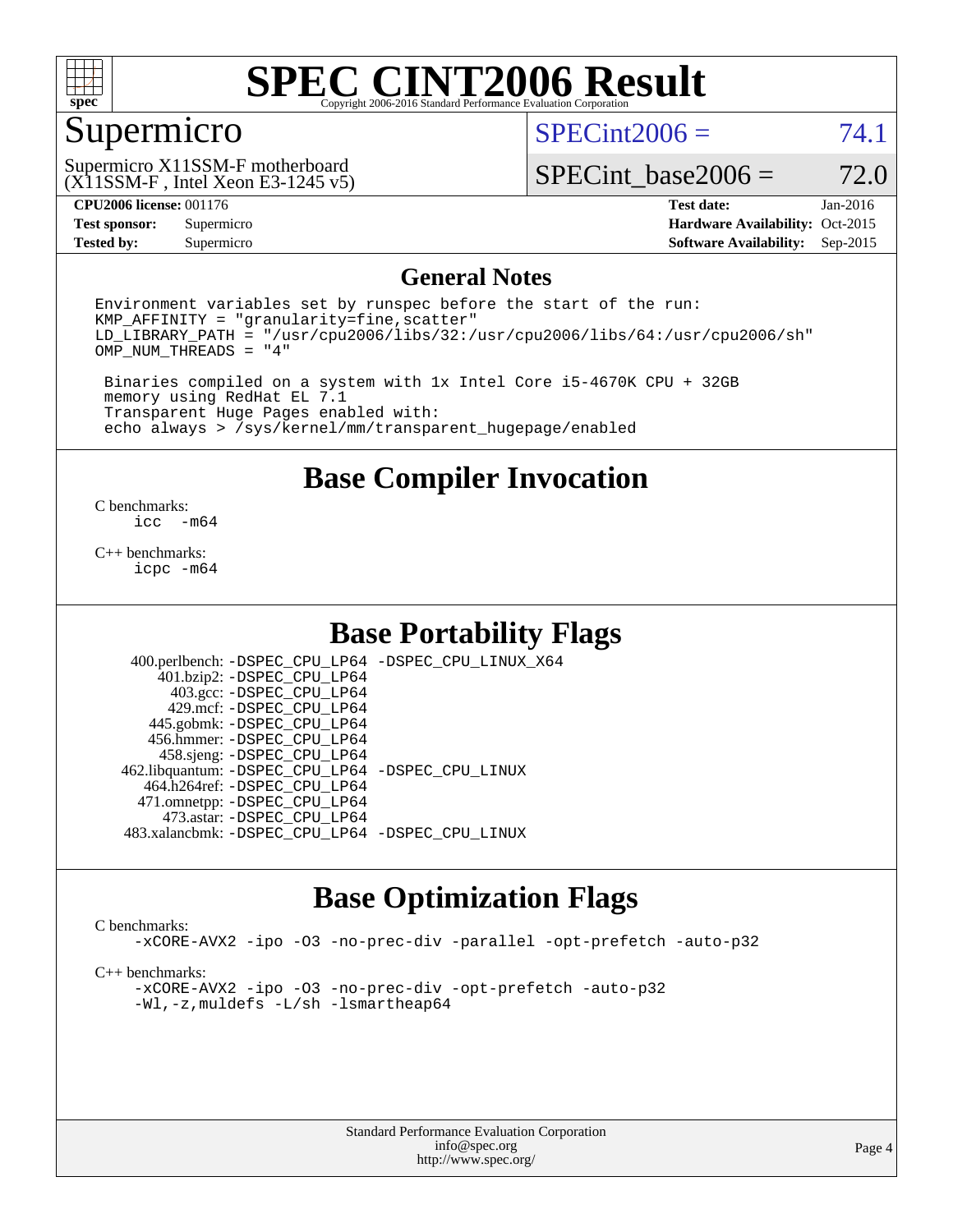

### Supermicro

 $SPECint2006 = 74.1$  $SPECint2006 = 74.1$ 

(X11SSM-F , Intel Xeon E3-1245 v5) Supermicro X11SSM-F motherboard

SPECint base2006 =  $72.0$ 

**[CPU2006 license:](http://www.spec.org/auto/cpu2006/Docs/result-fields.html#CPU2006license)** 001176 **[Test date:](http://www.spec.org/auto/cpu2006/Docs/result-fields.html#Testdate)** Jan-2016 **[Test sponsor:](http://www.spec.org/auto/cpu2006/Docs/result-fields.html#Testsponsor)** Supermicro Supermicro **[Hardware Availability:](http://www.spec.org/auto/cpu2006/Docs/result-fields.html#HardwareAvailability)** Oct-2015 **[Tested by:](http://www.spec.org/auto/cpu2006/Docs/result-fields.html#Testedby)** Supermicro **Supermicro [Software Availability:](http://www.spec.org/auto/cpu2006/Docs/result-fields.html#SoftwareAvailability)** Sep-2015

### **[Base Other Flags](http://www.spec.org/auto/cpu2006/Docs/result-fields.html#BaseOtherFlags)**

[C benchmarks](http://www.spec.org/auto/cpu2006/Docs/result-fields.html#Cbenchmarks):

403.gcc: [-Dalloca=\\_alloca](http://www.spec.org/cpu2006/results/res2016q1/cpu2006-20160125-38779.flags.html#b403.gcc_baseEXTRA_CFLAGS_Dalloca_be3056838c12de2578596ca5467af7f3)

### **[Peak Compiler Invocation](http://www.spec.org/auto/cpu2006/Docs/result-fields.html#PeakCompilerInvocation)**

[C benchmarks \(except as noted below\)](http://www.spec.org/auto/cpu2006/Docs/result-fields.html#Cbenchmarksexceptasnotedbelow):

[icc -m64](http://www.spec.org/cpu2006/results/res2016q1/cpu2006-20160125-38779.flags.html#user_CCpeak_intel_icc_64bit_f346026e86af2a669e726fe758c88044)

400.perlbench: [icc -m32 -L/opt/intel/compilers\\_and\\_libraries\\_2016/linux/compiler/lib/ia32\\_lin](http://www.spec.org/cpu2006/results/res2016q1/cpu2006-20160125-38779.flags.html#user_peakCCLD400_perlbench_intel_icc_e10256ba5924b668798078a321b0cb3f)

445.gobmk: [icc -m32 -L/opt/intel/compilers\\_and\\_libraries\\_2016/linux/compiler/lib/ia32\\_lin](http://www.spec.org/cpu2006/results/res2016q1/cpu2006-20160125-38779.flags.html#user_peakCCLD445_gobmk_intel_icc_e10256ba5924b668798078a321b0cb3f)

[C++ benchmarks \(except as noted below\):](http://www.spec.org/auto/cpu2006/Docs/result-fields.html#CXXbenchmarksexceptasnotedbelow)

[icpc -m32 -L/opt/intel/compilers\\_and\\_libraries\\_2016/linux/compiler/lib/ia32\\_lin](http://www.spec.org/cpu2006/results/res2016q1/cpu2006-20160125-38779.flags.html#user_CXXpeak_intel_icpc_b4f50a394bdb4597aa5879c16bc3f5c5)

473.astar: [icpc -m64](http://www.spec.org/cpu2006/results/res2016q1/cpu2006-20160125-38779.flags.html#user_peakCXXLD473_astar_intel_icpc_64bit_fc66a5337ce925472a5c54ad6a0de310)

### **[Peak Portability Flags](http://www.spec.org/auto/cpu2006/Docs/result-fields.html#PeakPortabilityFlags)**

 400.perlbench: [-D\\_FILE\\_OFFSET\\_BITS=64](http://www.spec.org/cpu2006/results/res2016q1/cpu2006-20160125-38779.flags.html#user_peakPORTABILITY400_perlbench_file_offset_bits_64_438cf9856305ebd76870a2c6dc2689ab) [-DSPEC\\_CPU\\_LINUX\\_IA32](http://www.spec.org/cpu2006/results/res2016q1/cpu2006-20160125-38779.flags.html#b400.perlbench_peakCPORTABILITY_DSPEC_CPU_LINUX_IA32) 401.bzip2: [-DSPEC\\_CPU\\_LP64](http://www.spec.org/cpu2006/results/res2016q1/cpu2006-20160125-38779.flags.html#suite_peakPORTABILITY401_bzip2_DSPEC_CPU_LP64) 403.gcc: [-DSPEC\\_CPU\\_LP64](http://www.spec.org/cpu2006/results/res2016q1/cpu2006-20160125-38779.flags.html#suite_peakPORTABILITY403_gcc_DSPEC_CPU_LP64) 429.mcf: [-DSPEC\\_CPU\\_LP64](http://www.spec.org/cpu2006/results/res2016q1/cpu2006-20160125-38779.flags.html#suite_peakPORTABILITY429_mcf_DSPEC_CPU_LP64) 445.gobmk: [-D\\_FILE\\_OFFSET\\_BITS=64](http://www.spec.org/cpu2006/results/res2016q1/cpu2006-20160125-38779.flags.html#user_peakPORTABILITY445_gobmk_file_offset_bits_64_438cf9856305ebd76870a2c6dc2689ab) 456.hmmer: [-DSPEC\\_CPU\\_LP64](http://www.spec.org/cpu2006/results/res2016q1/cpu2006-20160125-38779.flags.html#suite_peakPORTABILITY456_hmmer_DSPEC_CPU_LP64) 458.sjeng: [-DSPEC\\_CPU\\_LP64](http://www.spec.org/cpu2006/results/res2016q1/cpu2006-20160125-38779.flags.html#suite_peakPORTABILITY458_sjeng_DSPEC_CPU_LP64) 462.libquantum: [-DSPEC\\_CPU\\_LP64](http://www.spec.org/cpu2006/results/res2016q1/cpu2006-20160125-38779.flags.html#suite_peakPORTABILITY462_libquantum_DSPEC_CPU_LP64) [-DSPEC\\_CPU\\_LINUX](http://www.spec.org/cpu2006/results/res2016q1/cpu2006-20160125-38779.flags.html#b462.libquantum_peakCPORTABILITY_DSPEC_CPU_LINUX) 464.h264ref: [-DSPEC\\_CPU\\_LP64](http://www.spec.org/cpu2006/results/res2016q1/cpu2006-20160125-38779.flags.html#suite_peakPORTABILITY464_h264ref_DSPEC_CPU_LP64) 471.omnetpp: [-D\\_FILE\\_OFFSET\\_BITS=64](http://www.spec.org/cpu2006/results/res2016q1/cpu2006-20160125-38779.flags.html#user_peakPORTABILITY471_omnetpp_file_offset_bits_64_438cf9856305ebd76870a2c6dc2689ab) 473.astar: [-DSPEC\\_CPU\\_LP64](http://www.spec.org/cpu2006/results/res2016q1/cpu2006-20160125-38779.flags.html#suite_peakPORTABILITY473_astar_DSPEC_CPU_LP64) 483.xalancbmk: [-D\\_FILE\\_OFFSET\\_BITS=64](http://www.spec.org/cpu2006/results/res2016q1/cpu2006-20160125-38779.flags.html#user_peakPORTABILITY483_xalancbmk_file_offset_bits_64_438cf9856305ebd76870a2c6dc2689ab) [-DSPEC\\_CPU\\_LINUX](http://www.spec.org/cpu2006/results/res2016q1/cpu2006-20160125-38779.flags.html#b483.xalancbmk_peakCXXPORTABILITY_DSPEC_CPU_LINUX)

### **[Peak Optimization Flags](http://www.spec.org/auto/cpu2006/Docs/result-fields.html#PeakOptimizationFlags)**

[C benchmarks](http://www.spec.org/auto/cpu2006/Docs/result-fields.html#Cbenchmarks):

 400.perlbench: [-xCORE-AVX2](http://www.spec.org/cpu2006/results/res2016q1/cpu2006-20160125-38779.flags.html#user_peakPASS2_CFLAGSPASS2_LDCFLAGS400_perlbench_f-xAVX2_5f5fc0cbe2c9f62c816d3e45806c70d7)(pass 2) [-prof-gen:threadsafe](http://www.spec.org/cpu2006/results/res2016q1/cpu2006-20160125-38779.flags.html#user_peakPASS1_CFLAGSPASS1_LDCFLAGS400_perlbench_prof_gen_21a26eb79f378b550acd7bec9fe4467a)(pass 1)  $-i\text{po}(pass 2) -\tilde{O}3(pass 2)$  [-no-prec-div](http://www.spec.org/cpu2006/results/res2016q1/cpu2006-20160125-38779.flags.html#user_peakPASS2_CFLAGSPASS2_LDCFLAGS400_perlbench_f-no-prec-div)(pass 2) [-par-num-threads=1](http://www.spec.org/cpu2006/results/res2016q1/cpu2006-20160125-38779.flags.html#user_peakPASS1_CFLAGSPASS1_LDCFLAGS400_perlbench_par_num_threads_786a6ff141b4e9e90432e998842df6c2)(pass 1) [-prof-use](http://www.spec.org/cpu2006/results/res2016q1/cpu2006-20160125-38779.flags.html#user_peakPASS2_CFLAGSPASS2_LDCFLAGS400_perlbench_prof_use_bccf7792157ff70d64e32fe3e1250b55)(pass 2) [-opt-prefetch](http://www.spec.org/cpu2006/results/res2016q1/cpu2006-20160125-38779.flags.html#user_peakCOPTIMIZE400_perlbench_f-opt-prefetch) [-ansi-alias](http://www.spec.org/cpu2006/results/res2016q1/cpu2006-20160125-38779.flags.html#user_peakCOPTIMIZE400_perlbench_f-ansi-alias)

 401.bzip2: [-xCORE-AVX2](http://www.spec.org/cpu2006/results/res2016q1/cpu2006-20160125-38779.flags.html#user_peakPASS2_CFLAGSPASS2_LDCFLAGS401_bzip2_f-xAVX2_5f5fc0cbe2c9f62c816d3e45806c70d7)(pass 2) [-prof-gen:threadsafe](http://www.spec.org/cpu2006/results/res2016q1/cpu2006-20160125-38779.flags.html#user_peakPASS1_CFLAGSPASS1_LDCFLAGS401_bzip2_prof_gen_21a26eb79f378b550acd7bec9fe4467a)(pass 1)  $-i\text{po}(pass 2) -\overline{O}3(pass 2)$  [-no-prec-div](http://www.spec.org/cpu2006/results/res2016q1/cpu2006-20160125-38779.flags.html#user_peakCOPTIMIZEPASS2_CFLAGSPASS2_LDCFLAGS401_bzip2_f-no-prec-div) [-par-num-threads=1](http://www.spec.org/cpu2006/results/res2016q1/cpu2006-20160125-38779.flags.html#user_peakPASS1_CFLAGSPASS1_LDCFLAGS401_bzip2_par_num_threads_786a6ff141b4e9e90432e998842df6c2)(pass 1) [-prof-use](http://www.spec.org/cpu2006/results/res2016q1/cpu2006-20160125-38779.flags.html#user_peakPASS2_CFLAGSPASS2_LDCFLAGS401_bzip2_prof_use_bccf7792157ff70d64e32fe3e1250b55)(pass 2) [-auto-ilp32](http://www.spec.org/cpu2006/results/res2016q1/cpu2006-20160125-38779.flags.html#user_peakCOPTIMIZE401_bzip2_f-auto-ilp32)

Continued on next page

Standard Performance Evaluation Corporation [info@spec.org](mailto:info@spec.org) <http://www.spec.org/>

Page 5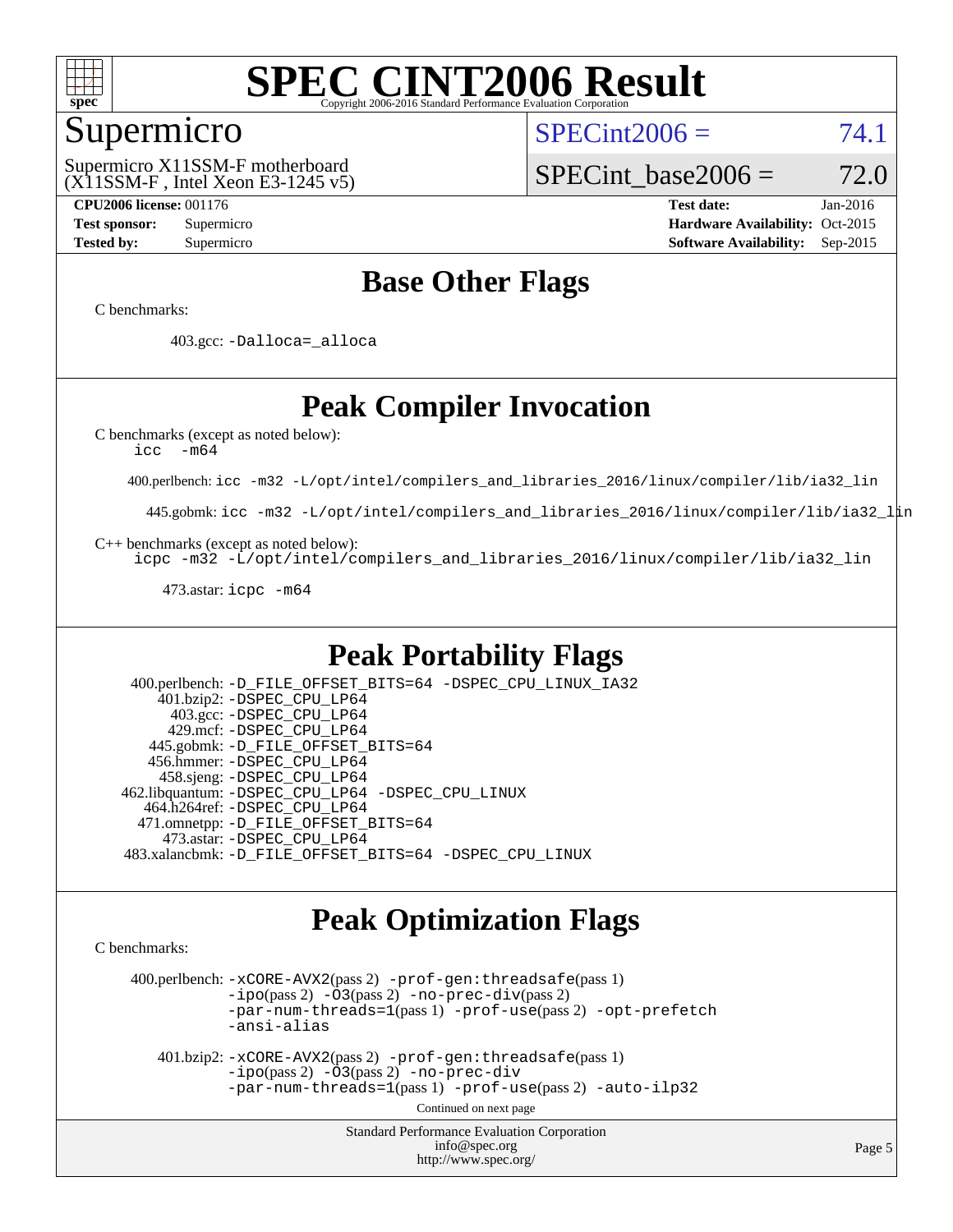

### Supermicro

 $SPECint2006 = 74.1$  $SPECint2006 = 74.1$ 

(X11SSM-F , Intel Xeon E3-1245 v5) Supermicro X11SSM-F motherboard

SPECint base2006 =  $72.0$ 

**[CPU2006 license:](http://www.spec.org/auto/cpu2006/Docs/result-fields.html#CPU2006license)** 001176 **[Test date:](http://www.spec.org/auto/cpu2006/Docs/result-fields.html#Testdate)** Jan-2016

| Test sponsor:     | Supermicro |
|-------------------|------------|
| <b>Tested by:</b> | Supermicro |

**[Hardware Availability:](http://www.spec.org/auto/cpu2006/Docs/result-fields.html#HardwareAvailability)** Oct-2015 **[Software Availability:](http://www.spec.org/auto/cpu2006/Docs/result-fields.html#SoftwareAvailability)** Sep-2015

### **[Peak Optimization Flags \(Continued\)](http://www.spec.org/auto/cpu2006/Docs/result-fields.html#PeakOptimizationFlags)**

```
 401.bzip2 (continued):
                -opt-prefetch -ansi-alias
          403.gcc: -xCORE-AVX2 -ipo -O3 -no-prec-div -inline-calloc
                -opt-malloc-options=3 -auto-ilp32
         429.mcf: -xCORE-AVX2 -ipo -O3 -no-prec-div -parallel
                -opt-prefetch -auto-p32
       445.gobmk: -xCORE-AVX2(pass 2) -prof-gen:threadsafe(pass 1)
                -prof-use(pass 2) -par-num-threads=1(pass 1) -ansi-alias
       456.hmmer: basepeak = yes
        458.sjeng: -xCORE-AVX2(pass 2) -prof-gen:threadsafe(pass 1)
                -i\text{po}(pass 2) -\tilde{O}3(pass 2)-no-prec-div(pass 2)
                -par-num-threads=1(pass 1) -prof-use(pass 2) -unroll4
   462.libquantum: basepeak = yes
     464.h264ref: basepeak = yes
C++ benchmarks: 
      471.omnetpp: -xCORE-AVX2(pass 2) -prof-gen:threadsafe(pass 1)
                -i\text{po}(pass 2) -\overline{O}3(pass 2) -no-\overline{prec}\-div(pass 2)-par-num-threads=1(pass 1) -prof-use(pass 2)
                -opt-ra-region-strategy=block -ansi-alias
                -Wl,-z,muldefs -L/sh -lsmartheap
         473.astar: -xCORE-AVX2 -ipo -O3 -no-prec-div -opt-prefetch
                -auto-p32 -Wl,-z,muldefs -L/sh -lsmartheap64
    483.xalancbmk: -xCORE-AVX2 -ipo -O3 -no-prec-div -opt-prefetch
                -ansi-alias -Wl,-z,muldefs -L/sh -lsmartheap
```
### **[Peak Other Flags](http://www.spec.org/auto/cpu2006/Docs/result-fields.html#PeakOtherFlags)**

[C benchmarks](http://www.spec.org/auto/cpu2006/Docs/result-fields.html#Cbenchmarks):

403.gcc: [-Dalloca=\\_alloca](http://www.spec.org/cpu2006/results/res2016q1/cpu2006-20160125-38779.flags.html#b403.gcc_peakEXTRA_CFLAGS_Dalloca_be3056838c12de2578596ca5467af7f3)

```
The flags files that were used to format this result can be browsed at
http://www.spec.org/cpu2006/flags/Intel-ic16.0-official-linux64.html
http://www.spec.org/cpu2006/flags/Supermicro-Platform-Settings-V1.2-revH.html
```